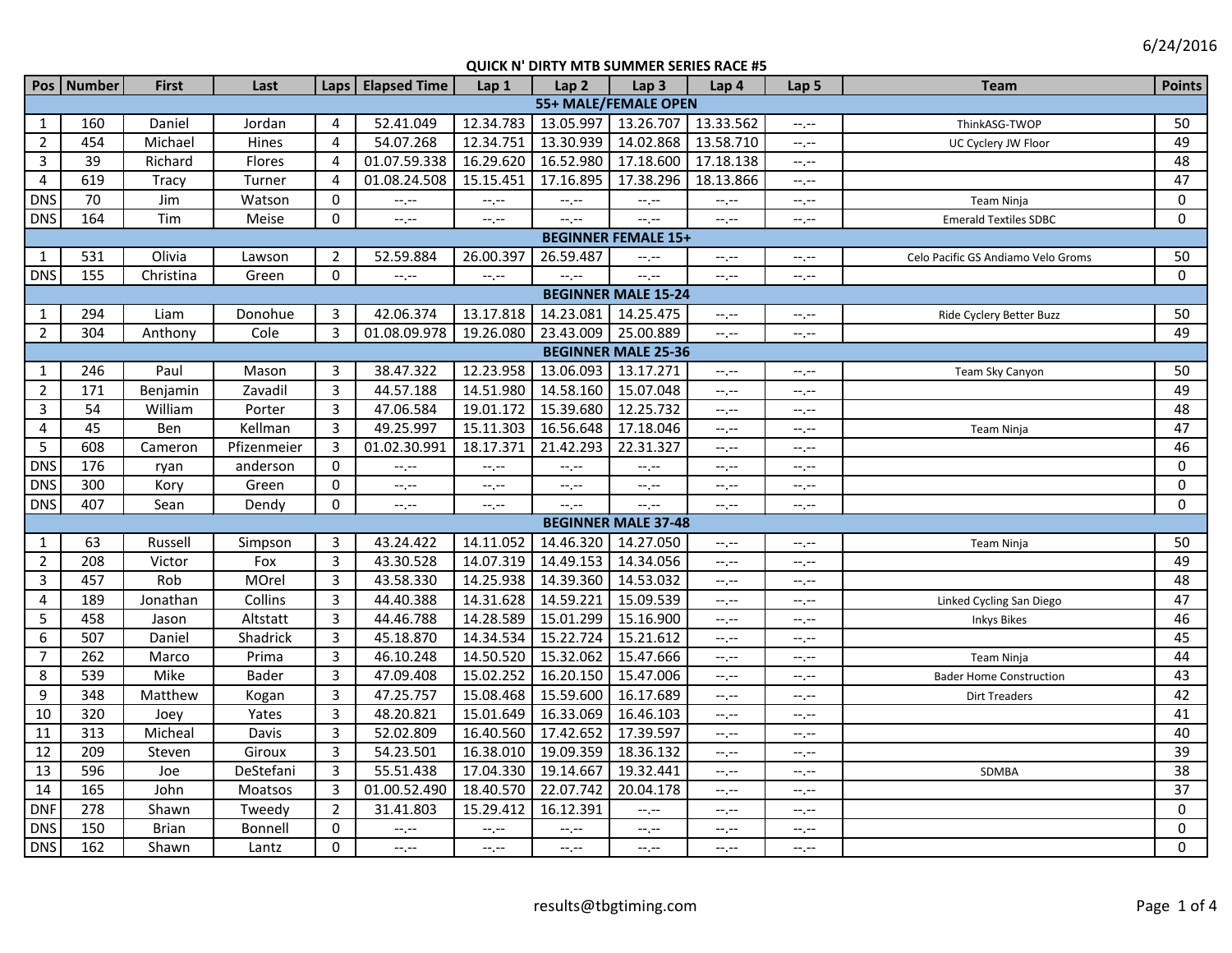|                          | Pos   Number          | <b>First</b> | Last         |                | Laps   Elapsed Time | Lap 1     | Lap <sub>2</sub>                  | Lap <sub>3</sub>                              | Lap 4            | Lap 5                                         | <b>Team</b>                               | <b>Points</b> |
|--------------------------|-----------------------|--------------|--------------|----------------|---------------------|-----------|-----------------------------------|-----------------------------------------------|------------------|-----------------------------------------------|-------------------------------------------|---------------|
| <b>BEGINNER MALE 49+</b> |                       |              |              |                |                     |           |                                   |                                               |                  |                                               |                                           |               |
| 1                        | 347                   | Jeff         | Taylor       | 3              | 41.19.542           | 13.12.298 |                                   | 13.56.512 14.10.732                           | $-,-$            | $-1, -1$                                      | Mainline Coffee                           | 50            |
| $\overline{2}$           | 183                   | Frank        | Bayr         | $\overline{3}$ | 43.35.914           | 13.20.642 | 14.40.299                         | 15.34.973                                     | --.--            | --.--                                         | Powered by FANDA LABS                     | 49            |
| $\overline{3}$           | 609                   | Gerardo      | Sanchez      | 3              | 43.44.864           | 14.08.383 | 14.47.769                         | 14.48.712                                     | --.--            | --,--                                         |                                           | 48            |
| 4                        | 412                   | Matt         | Wallace      | $\overline{3}$ | 44.38.491           | 14.27.868 | 15.08.451                         | 15.02.172                                     | $--, --$         | $\scriptstyle \cdots, \scriptstyle \cdots$    |                                           | 47            |
| 5                        | 203                   | Greg         | Ferenstein   | 3              | 46.59.568           | 14.38.772 | 16.19.637                         | 16.01.159                                     | $-1, -1$         | $\mathrel{\mathop:}=$ , $\mathrel{\mathop:}=$ | Velosport Ridebiker Alliance              | 46            |
| 6                        | 271                   | Patrick      | Sheehan      | 3              | 53.24.700           | 18.19.852 | 17.57.479                         | 17.07.369                                     | $-1, -1$         | $--, --$                                      |                                           | 45            |
| $\overline{7}$           | 610                   | Tom          | Grueskin     | 3              | 01.02.51.319        | 19.09.410 | 21.32.338                         | 22.09.571                                     | $-1, -1$         | $-1, -1$                                      |                                           | 44            |
|                          | <b>BIG BONED 200+</b> |              |              |                |                     |           |                                   |                                               |                  |                                               |                                           |               |
| 1                        | 606                   | Chris        | Nelson       | 3              | 37.49.680           | 12.25.197 | 12.46.661                         | 12.37.822                                     | $-1$             | $-1, -1$                                      | <b>Adrenaline Sports Group</b>            | 50            |
| $\overline{2}$           | 205                   | Todd         | Flaming      | 3              | 39.10.256           | 12.38.938 | 13.20.900                         | 13.10.418                                     | $-1$             | $-1, -1$                                      | Mainline Coffee                           | 49            |
| $\mathbf{3}$             | 235                   | Jeff         | Laubscher    | 3              | 39.10.788           | 12.39.363 | 13.18.319                         | 13.13.106                                     | $-1$             | $-1$                                          |                                           | 48            |
| 4                        | 460                   | Todd         | Young        | 3              | 42.33.348           | 13.37.098 | 14.21.872                         | 14.34.378                                     | --.--            | --,--                                         | Team Ninja                                | 47            |
| 5                        | 433                   | Eric         | Garcia       | 3              | 45.01.109           | 14.47.346 | 15.17.934                         | 14.55.829                                     | $-1$             | $-1$                                          | Team Baghouse                             | 46            |
| 6                        | 432                   | jeff         | davis        | 3              | 54.59.960           | 16.52.069 | 19.21.982                         | 18.45.909                                     | --.--            | $-1, -1$                                      |                                           | 45            |
| $\overline{7}$           | 170                   | Benjamin     | Wojcik       | 3              | 59.51.002           | 18.23.988 |                                   | 20.25.620 21.01.394                           | --.--            | $-1, -1$                                      | Team Ninja                                | 44            |
|                          |                       |              |              |                |                     |           |                                   | <b>ENDURO 15+</b>                             |                  |                                               |                                           |               |
| 1                        | 316                   | Skylar       | Arcidiancono | 3              | 39.20.523           | 12.50.182 | 13.12.138                         | 13.18.203                                     | --.--            | $-1, -1$                                      | Intense Bombers                           | 50            |
| $\overline{2}$           | 477                   | Tom          | Esbeck       | 3              | 39.37.408           | 12.51.604 | 13.13.434                         | 13.32.370                                     | --.--            | $-1, -1$                                      |                                           | 49            |
| 3                        | 286                   | Cy           | Zuidema      | 3              | 41.29.484           | 12.54.490 | 14.14.668<br>14.51.641            | 14.20.326<br>14.34.788                        | --.--            | $-1, -1$                                      | Velosport Ridebiker Alliance              | 48            |
| 4                        | 385<br>181            | Axel         | Wadlund      | 3<br>3         | 42.42.808           | 13.16.379 | 14.58.412                         | 14.52.548                                     | --.--            | $-1, -1$                                      |                                           | 47<br>46      |
| 5                        |                       | Michael      | Bandemer     |                | 44.00.570           | 14.09.610 |                                   | <b>MASOCHIST (SS) 15+</b>                     | $-1, -1$         | $-1, -1$                                      |                                           |               |
| $\mathbf{1}$             | 207                   | Cory         | Foster       | 4              | 55.15.372           | 13.08.811 | 13.53.089                         | 14.04.862                                     | 14.08.610        | $-1, -1$                                      | Oro Valley Bicycle                        | 50            |
| $\overline{2}$           | 599                   | antonio      | Ubach        | $\overline{4}$ | 57.04.627           | 13.17.010 | 14.16.660                         | 14.46.520                                     | 14.44.437        | $-1, -1$                                      |                                           | 49            |
| $\mathbf{3}$             | 297                   | Michael      | Ramer        | 4              | 01.01.38.869        | 14.51.519 | 15.33.571                         | 15.32.458                                     | 15.41.321        | $-1, -1$                                      |                                           | 48            |
| $\overline{4}$           | 612                   | Bryan        | Benson       | 4              | 01.03.24.229        | 15.00.879 | 15.40.315 16.18.769               |                                               | 16.24.266        | $--, --$                                      |                                           | 47            |
|                          |                       |              |              |                |                     |           |                                   | SCHOOL BOY 13-15                              |                  |                                               |                                           |               |
| 1                        | 156                   | Raulito      | Gutierrez    | 3              | 41.06.604           | 13.18.452 | 13.44.038                         | 14.04.114                                     | $-,-$            | $-1, -1$                                      | 100%-Maxxis-One Ind-Motogear-RynoPower    | 50            |
| $\overline{2}$           | 158                   | Nico         | Johnson      | $\overline{3}$ | 43.40.227           | 13.48.791 | 15.08.318                         | 14.43.118                                     | $-,-$            | $--, --$                                      | Torrey Pines High School                  | 49            |
| 3                        | 113                   | Mason        | Salazar      | 3              | 44.50.591           | 14.23.502 | 15.04.338                         | 15.22.751                                     | $-1, -1$         | $-1, -1$                                      | Purely Dental Encinitas-RIDE Cyclery      | 48            |
| 4                        | 245                   | Zach         | Martinez     | 3              | 44.55.152           | 14.26.382 | 15.08.908                         | 15.19.862                                     | $-1, -1$         | $-1, -1$                                      |                                           | 47            |
| 5                        | 273                   | Jake         | Snow         | 3              | 47.04.337           | 14.42.628 | 16.18.489                         | 16.03.220                                     | $-1, -1$         | $-1 - 1 - 1 = 0$                              | <b>TASCO</b>                              | 46            |
| 6                        | 198                   | owen         | davis        | 3              | 47.50.489           | 15.25.521 | 16.03.759                         | 16.21.209                                     | --.--            | $-1, -1$                                      |                                           | 45            |
| $\overline{7}$           | 353                   | Hunter       | Kroepel      | 3              | 51.45.520           | 16.38.960 | 17.41.327                         | 17.25.233                                     | $-1$ . $-1$      | $-1, -1$                                      |                                           | 44            |
| 8                        | 604                   | Dayton       | Calonder     | 3              | 51.45.871           |           | 16.39.705 17.53.826 17.12.340     |                                               | $-1 - 1 - 1 = 0$ | $-1$ , $-1$                                   | <b>TVHS</b>                               | 43            |
| 9                        | 614                   | Connor       | Pascoe       | 3              | 54.43.458           |           | 16.59.829   18.31.750   19.11.879 |                                               | $-1, -1$         | $-1, -1$                                      |                                           | 42            |
| 10                       | 352                   | Mason        | Kroepel      | 3              | 56.30.461           | 17.42.177 | 19.22.993 19.25.291               |                                               | --.--            | $-1, -1$                                      |                                           | 41            |
| 11                       | 613                   | Riley        | Pascoe       | 3              | 01.02.36.278        | 18.56.769 | 21.30.411 22.09.098               |                                               | $-1, -1$         | $-1, -1$                                      |                                           | 40            |
|                          |                       |              |              |                |                     |           |                                   | <b>SCHOOL BOY 16-18</b>                       |                  |                                               |                                           |               |
| $\mathbf{1}$             | 275                   | Dylan        | Spain        | $\overline{4}$ | 50.56.521           |           |                                   | 14.16.848   10.55.211   12.56.492   12.47.970 |                  | --.--                                         |                                           | 50            |
| $\overline{2}$           | 603                   | Jared        | Kooiman      | $\overline{4}$ | 53.38.275           |           |                                   | 13.20.132   13.30.067   13.42.302   13.05.774 |                  | $-1$                                          | Lauf Forks-TruckerCo-Temecula V Composite | 49            |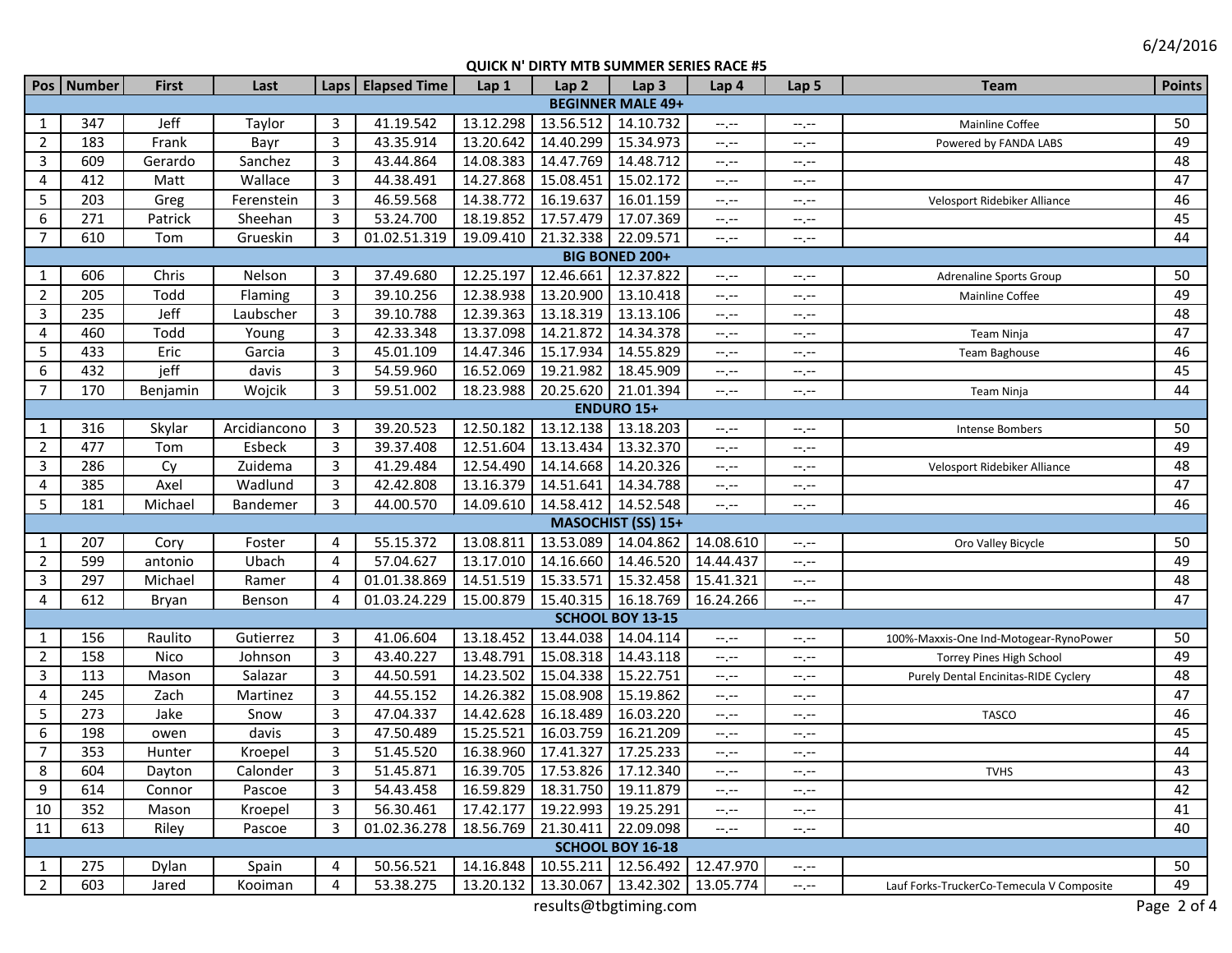6/24/2016

|                         | Pos   Number | <b>First</b> | Last           |                       | Laps   Elapsed Time | Lap 1                 | Lap <sub>2</sub> | Lap <sub>3</sub>              | Lap 4     | Lap 5            | <b>Team</b>                                 | <b>Points</b> |
|-------------------------|--------------|--------------|----------------|-----------------------|---------------------|-----------------------|------------------|-------------------------------|-----------|------------------|---------------------------------------------|---------------|
| <b>SPORT FEMALE 15+</b> |              |              |                |                       |                     |                       |                  |                               |           |                  |                                             |               |
| 1                       | 415          | McKenzie     | Steiner        | 4                     | 58.04.391           | 13.18.821             | 14.32.839        | 15.12.710                     | 15.00.021 | $-1, -1$         | <b>Holliday Rock</b>                        | 50            |
| $\overline{2}$          | 329          | Julie        | Warner         | $\boldsymbol{\Delta}$ | 01.00.44.460        | 13.55.860             | 15.20.712        | 15.41.117                     | 15.46.771 | $-1 - 1 - 1 = 0$ | Halo Headband                               | 49            |
| 3                       | 600          | Patricia     | Murray         | $\overline{4}$        | 01.03.25.028        | 15.09.770             |                  | 16.07.408 16.02.910 16.04.940 |           | $-1$ .           | SDBC-EMERALD TEXTILES                       | 48            |
| <b>SPORT MALE 15-24</b> |              |              |                |                       |                     |                       |                  |                               |           |                  |                                             |               |
| 1                       | 387          | Parker       | <b>Burgett</b> | 4                     | 48.47.248           | 11.46.899             | 12.23.501        | 12.32.151                     | 12.04.697 | --.--            | 387 Racing                                  | 50            |
| $\overline{2}$          | 161          | Brandon      | Kooiman        | $\overline{4}$        | 49.40.419           | 11.51.832             | 12.22.546        | 12.34.822                     | 12.51.219 | $-1$             | Lauf Forks-Trucker Co-Bike Fetish           | 49            |
| $\overline{3}$          | 490          | Christopher  | Weigle         | 4                     | 50.12.857           | 11.53.131             | 12.20.929        | 12.48.390                     | 13.10.407 | --.--            | Ninja Zumwalts                              | 48            |
| $\overline{4}$          | 605          | Cade         | Calonder       | 4                     | 51.11.151           | 11.47.482             | 12.23.672        | 12.31.157                     | 14.28.840 | $-1$             | <b>TVHS Ryno Power</b>                      | 47            |
| 5                       | 574          | Ryan         | Nitzen         | $\overline{4}$        | 51.39.968           | 12.02.710             | 12.56.234        | 13.01.820                     | 13.39.204 | --.--            | <b>Union Sport</b>                          | 46            |
| 6                       | 560          | Matthew      | Maple          | $\overline{4}$        | 52.08.240           | 12.20.120             | 12.38.319        | 13.00.701                     | 14.09.100 | --.--            |                                             | 45            |
| $\overline{7}$          | 128          | Tony         | Dickey-Rubio   | 4                     | 53.42.109           | 13.02.071             | 13.20.691        | 13.43.286                     | 13.36.061 | --.--            | Poway Bicycle                               | 44            |
| 8                       | 285          | Steven       | Williams       | $\overline{4}$        | 55.50.811           | 13.21.024             | 13.52.118        | 14.16.311                     | 14.21.358 | --,--            | Poway Bicycle                               | 43            |
| 9                       | 620          | Jared        | Tomasek        | 4                     | 59.38.339           | 13.52.551             | 14.27.701        | 15.15.652                     | 16.02.435 | $-1$ .           |                                             | 42            |
| <b>DNF</b>              | 443          | Dillon       | Adams          | 3                     | 40.20.960           | 12.44.909             | 13.47.668        | 13.48.383                     | $--, --$  | $-1, -1$         | Adams Mobile Detail                         | $\mathbf 0$   |
|                         |              |              |                |                       |                     |                       |                  | <b>SPORT MALE 25-36</b>       |           |                  |                                             |               |
| $\mathbf{1}$            | 374          | Jared        | Rios           | $\overline{4}$        | 49.25.927           | 11.50.529             | 12.20.394        | 12.29.785                     | 12.45.219 | $-1 - 1 - 1 = 0$ |                                             | 50            |
| $\overline{2}$          | 28           | Robert       | Campbell       | $\overline{4}$        | 52.20.203           | 12.32.989             | 13.14.132        | 13.28.349                     | 13.04.733 | $-1$             |                                             | 49            |
| 3                       | 152          | Martin       | Downer         | 4                     | 52.59.909           | 12.29.529             |                  | 13.24.688 13.36.275           | 13.29.417 | --.--            | Substance-TheBikeShop-RYNO POWER-Cannondale | 48            |
|                         |              |              |                |                       |                     |                       |                  | <b>SPORT MALE 37-48</b>       |           |                  |                                             |               |
| 1                       | 378          | Mike         | McCluney       | $\overline{4}$        | 51.07.807           | 12.20.768             | 12.47.523        | 13.12.519                     | 12.46.997 | --.--            | <b>Impact Racing</b>                        | 50            |
| $\overline{2}$          | 400          | Eric         | Herrera        | 4                     | 51.10.398           | 12.14.212             | 12.54.861        | 13.12.725                     | 12.48.600 | $-1 - 1 - 1 = 0$ |                                             | 49            |
| $\mathbf{3}$            | 521          | Thomas       | Wilcox         | $\overline{4}$        | 51.58.287           | 12.21.635             | 13.06.023        | 13.24.322                     | 13.06.307 | --,--            | Veloz                                       | 48            |
| $\overline{4}$          | 169          | eric         | reed           | $\overline{4}$        | 52.20.276           | 12.02.312             | 13.06.859        | 13.43.626                     | 13.27.479 | --.--            |                                             | 47            |
| 5                       | 602          | Garrett      | Fountain       | 4                     | 55.55.144           | 13.19.501             | 13.41.769        | 14.24.740                     | 14.29.134 | $-1$             |                                             | 46            |
| 6                       | 580          | Eddie        | Zimmerman      | $\overline{4}$        | 56.51.885           | 13.08.350             | 14.15.167        | 14.14.093                     | 15.14.275 | $-1$             | Veloz                                       | 45            |
| $\overline{7}$          | 576          | Mauro        | Figueroa       | 4                     | 57.19.359           | 13.31.877             | 14.37.062        | 14.55.419                     | 14.15.001 | --.--            | Angel Trek                                  | 44            |
| 8                       | 236          | David        | Lawson         | 4                     | 58.00.869           | 13.47.662             | 15.01.489        | 14.31.620                     | 14.40.098 | $-1$ .           | Celo Pacific                                | 43            |
| 9                       | 151          | Carlos       | Cortes         | 4                     | 59.16.208           | 14.34.988             | 15.00.553        | 14.53.746                     | 14.46.921 | --.--            |                                             | 42            |
| 10                      | 585          | Ryan         | Sampson        | 4                     | 59.47.637           | 14.17.617             | 15.18.966        | 15.11.681                     | 14.59.373 | $-1$ , $-1$      |                                             | 41            |
| 11                      | 166          | Ben          | Moshier        | $\overline{a}$        | 01.00.44.001        | 14.33.868             | 15.14.325        | 15.16.354                     | 15.39.454 | --.--            |                                             | 40            |
| 12                      | 520          | Colin        | Reasoner       | $\overline{a}$        | 01.04.01.838        | 15.17.370             | 16.12.901        | 16.27.139                     | 16.04.428 | --.--            |                                             | 39            |
| <b>DNF</b>              | 168          | Rob          | Parsons        | $\overline{2}$        | 26.21.680           | 13.01.006             | 13.20.674        | $-1, -1$                      | --.--     | $-1, -1$         | Poway Bike Shop                             | 0             |
| <b>DNF</b>              | 622          | Stephen      | Lavery         | 2                     | 29.06.662           | 14.12.521             | 14.54.141        | $-1$ , $-1$                   | --.--     | $-1$             | Swamis                                      | $\mathbf 0$   |
| <b>DNS</b>              | 167          | John         | Paladino       | $\mathbf 0$           | $-1, -1$            | $-\text{-},\text{-}-$ | $--, --$         | $--, --$                      | $-,-$     | --.--            |                                             | $\mathbf 0$   |